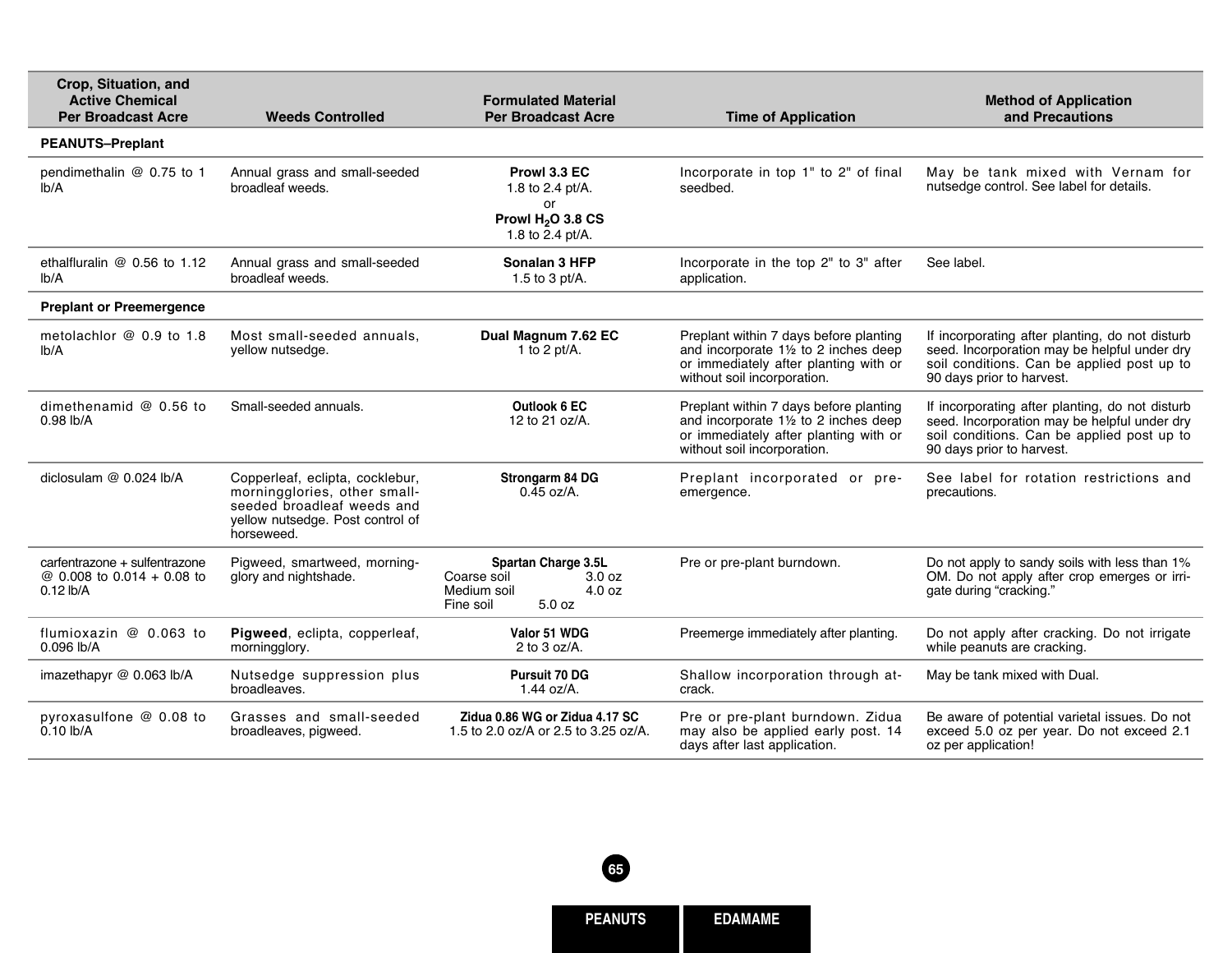| Crop, Situation, and<br><b>Active Chemical</b><br><b>Per Broadcast Acre</b> | <b>Weeds Controlled</b>                                                                                                                                | <b>Formulated Material</b><br><b>Per Broadcast Acre</b>                                                        | <b>Time of Application</b>                                                                                  | <b>Method of Application</b><br>and Precautions                                                                                                                                                                                              |
|-----------------------------------------------------------------------------|--------------------------------------------------------------------------------------------------------------------------------------------------------|----------------------------------------------------------------------------------------------------------------|-------------------------------------------------------------------------------------------------------------|----------------------------------------------------------------------------------------------------------------------------------------------------------------------------------------------------------------------------------------------|
| <b>PEANUTS</b>                                                              |                                                                                                                                                        |                                                                                                                |                                                                                                             |                                                                                                                                                                                                                                              |
| <b>Postemergence</b>                                                        |                                                                                                                                                        |                                                                                                                |                                                                                                             |                                                                                                                                                                                                                                              |
| 2.4-DB @ $0.2$ lb/A                                                         | Common cocklebur, morning-<br>glory.                                                                                                                   | <b>Butyrac, Butoxone</b><br>0.8 pt/A of 2 lb/gal, 2,4-DB or 1 pt/A<br>of 1.75 lb/gal 2,4-DB.                   | Overtop. 2 to 12 weeks after planting.                                                                      | See label for description. Cutoff is 12 weeks<br>after planting. Do not apply if peanuts are<br>drought stressed.                                                                                                                            |
| bentazon $@$ 0.75 to 1 lb/A                                                 | Common cocklebur, prickly<br>sida, spurred anoda, velvetleaf,<br>smartweed, common ragweed.<br>Refer to soybean rating table.                          | <b>Basagran 4L</b><br>1.5 to 2 pt/A.                                                                           | Overtop to small weeds.                                                                                     | Do not apply to peanuts in stress condition.<br>See label for details.                                                                                                                                                                       |
| acifluorfen $@$ 0.375 to 0.5<br>Ib/A                                        | Pigweed, morningglory, pros-<br>trate spurge, hophornbeam,<br>copperleaf and many other<br>broadleaf weeds. Refer to soy-<br>bean rating table.        | <b>Ultra Blazer 2L</b><br>1.5 to 2 pt/A. For most weeds, use<br>2 pt rate. Refer to label.                     | Overtop when weeds are in 2- to<br>4-leaf stage.                                                            | Do not apply within 75 days of harvest. Refer<br>to label for other restrictions and precautions.                                                                                                                                            |
| bentazon + acifluorfen @<br>$0.5 + 0.25$ lb/A                               | See Basagran and Ultra Blazer<br>comments above. Refer to soy-<br>bean rating table.                                                                   | Storm 4L<br>1.5 pt/A. Add 1 pt/A crop oil<br>concentrate.                                                      | Over top to small weeds.                                                                                    | See Basagran and Ultra Blazer comments<br>above.                                                                                                                                                                                             |
| paraquat @ 0.125 to 0.25<br>Ib/A                                            | Most annual grasses and<br>broadleaf weeds.                                                                                                            | Paraquat (2 or 3 lb/gal<br>formulations)<br>2 lb/gal = $8.0$ to 16.0 oz/A.<br>$3$ lbs/gal = 5.3 to 10.67 oz/A. | At planting or prior to crop emergence<br>through postemergence (up to ground<br>$crack + 28 \text{ days}.$ | Some crop injury will occur in the form of<br>browning and leaf crinkling but will recover<br>and develop normally. The addition of<br>Basagran to paraquat may reduce peanut<br>foliar burn. Do not apply more than 0.125 lb/A<br>per year. |
| imazethapyr @ 0.063 lb/A                                                    | Morningglory, common cockle-<br>bur, spotted spurge, yellow and<br>purple nutsedge, velvetleaf, rag-<br>weeds, pigweeds, smartweed<br>and nightshades. | <b>Pursuit 70 DG</b><br>4 oz/A 2SL or 1.44 oz/A 70 DG.<br>Add a surfactant.                                    | At cracking or early postemergence<br>to small weeds.                                                       | Refer to label for crop rotation restrictions.<br>Weed control with Pursuit will be slow.                                                                                                                                                    |
| sethoxydim @ 0.2 to 0.3<br>lb/A                                             | Annual grasses and johnson-<br>grass.                                                                                                                  | Poast Plus 1E<br>1 to 1.5 pt/A. Add 1 gt/A crop oil<br>concentrate. Use 1 pt rate for small<br>annual grasses. | Before annual grasses exceed<br>14 days after emergence.<br>Johnsongrass - 15" to 20"                       | See comments for Poast Plus in soybean<br>section. Do not apply more than 2.5 pt/A per<br>year.                                                                                                                                              |
| clethodim $@$ 0.125 to 0.156<br>Ib/A                                        | Annual grasses and johnson-<br>grass.                                                                                                                  | <b>Select 2 EC or Select Max</b><br>8 or 16 oz/A. Add 1% crop oil<br>concentrate + AMS.                        | Before annual grasses exceed<br>14 days after emergence.<br>Johnsongrass - 15" to 20"                       | See comments for Select in soybeans.                                                                                                                                                                                                         |
| imazapic @ 0.063 lb/A                                                       | Most broadleaf and grass<br>weeds, nutsedge and johnson-<br>grass. Sicklepod.                                                                          | Cadre 2 AS<br>4 oz/A. Add a nonionic surfactant or<br>crop oil concentrate.                                    | Early postemergence to small weeds.                                                                         | See label for details, precautions and plant-<br>back intervals. For sicklepod, apply in combi-<br>nation with 2,4-DB.                                                                                                                       |

**66**